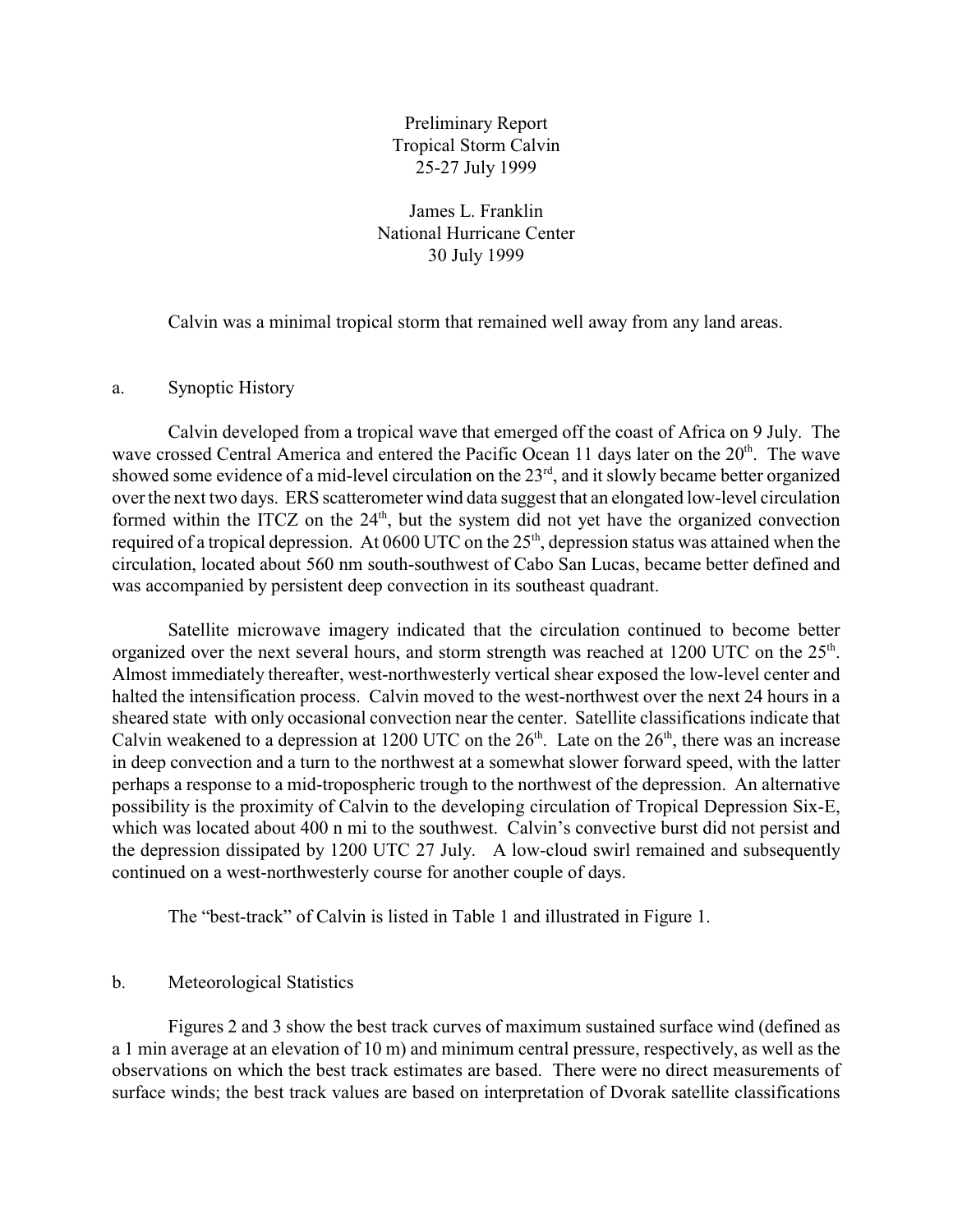from the Tropical Analysis and Forecast Branch (TAFB) of the Tropical Prediction Center, the NOAA/NESDIS Satellite Analysis Branch (SAB), and the Air Force Weather Agency (indicated by AFGWC in figure legends). In some cases, operational classifications have been reexamined, in view of differences between the operational and best track position estimates.

There are no known ship or land reports of winds in excess of 34 kt associated with Calvin.

# c. Casualty and Damage Statistics

Calvin remained at sea during its brief lifetime; there have been no reports of casualties or damage.

# d. Forecast and Warning Critique

Calvin was a tropical storm for only 18 hours; therefore only two 12-h forecasts verified. The average error of these two forecasts was 38 n mi, about equal to the 1988-97 period mean.

# Acknowledgments:

ERS scatterometer data were obtained from the Fleet Numerical Meteorology and Oceanography web site. Satellite microwave imagery was obtained from the Naval Research Laboratory web site.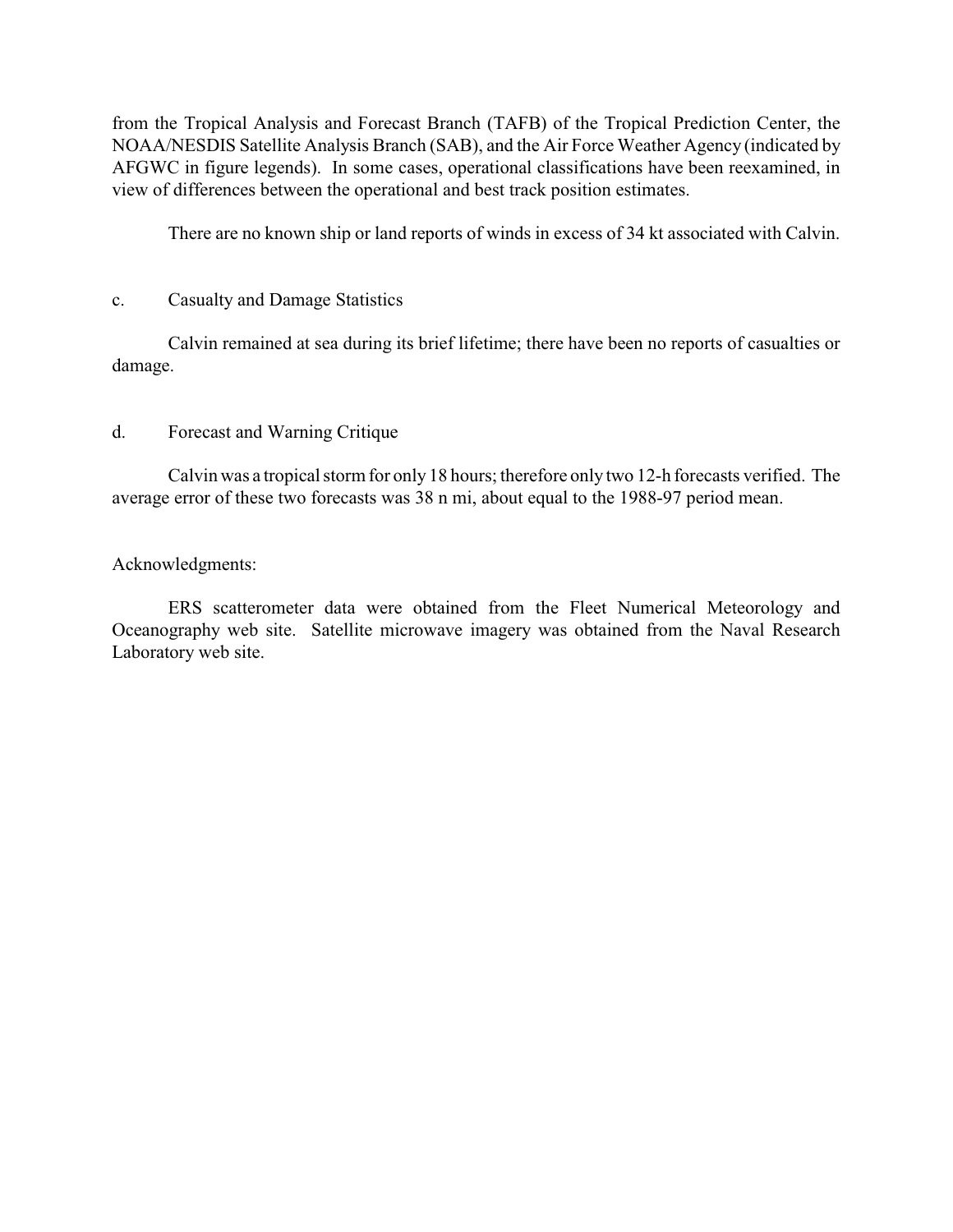| Date/Time<br>(UTC) | Latitude<br>$({}^{\circ}N)$ | Longitude<br>$({}^{\circ}W)$ | Pressure<br>(mb) | Wind Speed<br>(kt) | <b>Stage</b>        |
|--------------------|-----------------------------|------------------------------|------------------|--------------------|---------------------|
| 25/0600            | 14.9                        | 115.2                        | 1006             | 30                 | tropical depression |
| 25/1200            | 15.3                        | 116.2                        | 1005             | 35                 | tropical storm      |
| 25/1800            | 15.7                        | 117.2                        | 1006             | 35                 | 66                  |
| 26/0000            | 16.1                        | 118.2                        | 1006             | 35                 | 66                  |
| 26/0600            | 16.6                        | 119.2                        | 1006             | 35                 | $\zeta$ $\zeta$     |
| 26/1200            | 17.0                        | 120.3                        | 1006             | 30                 | tropical depression |
| 26/1800            | 17.3                        | 121.5                        | 1006             | 30                 | $\zeta\,\zeta$      |
| 27/0000            | 17.8                        | 122.1                        | 1006             | 30                 | $\zeta\,\zeta$      |
| 27/0600            | 18.5                        | 122.6                        | 1007             | 25                 | $\zeta\,\zeta$      |
| 25/1200            | 15.3                        | 116.2                        | 1005             | 35                 | minimum pressure    |

Table 1. Best track for Tropical Storm Calvin, 25-27 July 1999.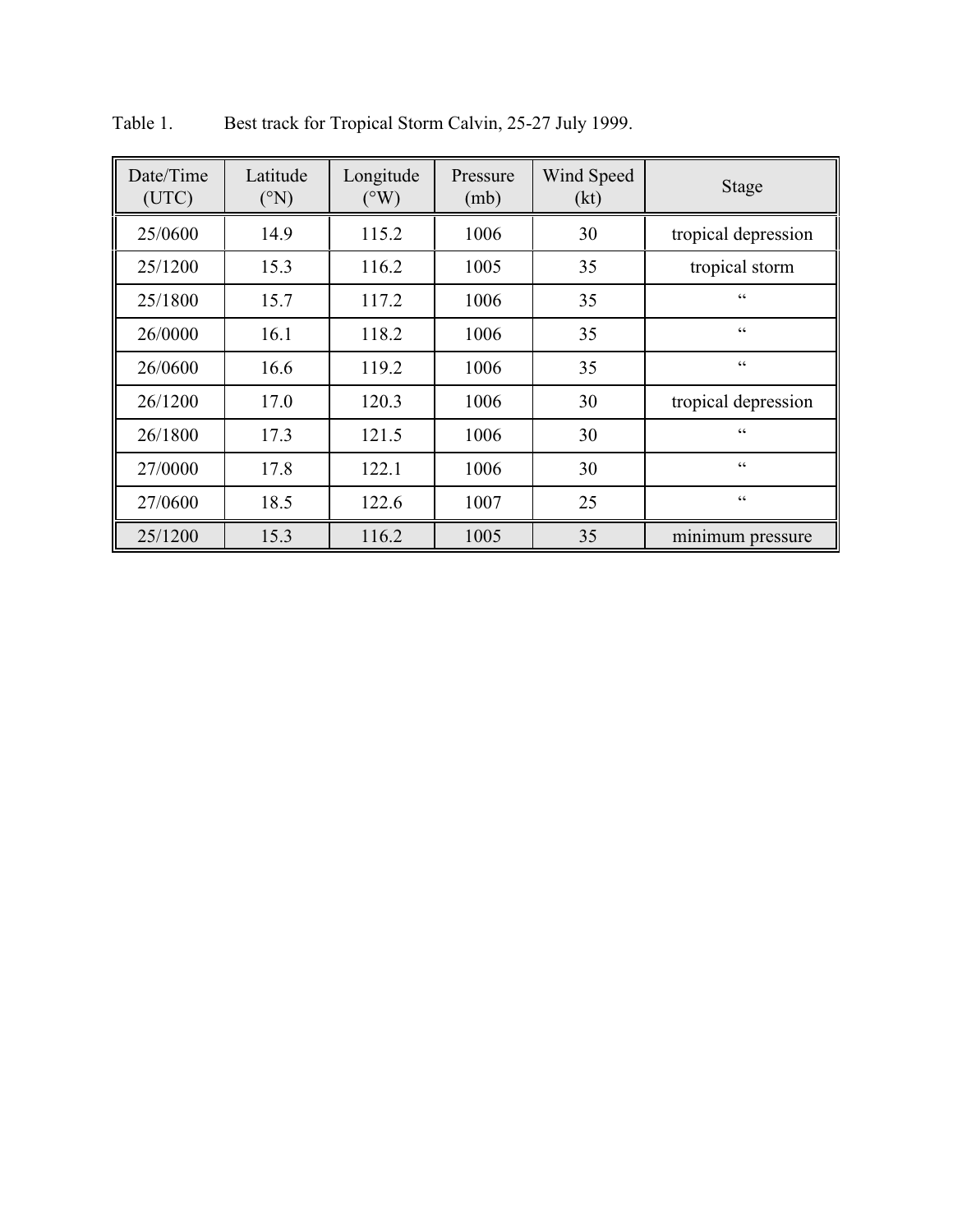

Figure 1. Best track positions for Tropical Storm Calvin, 25-27 July 1999.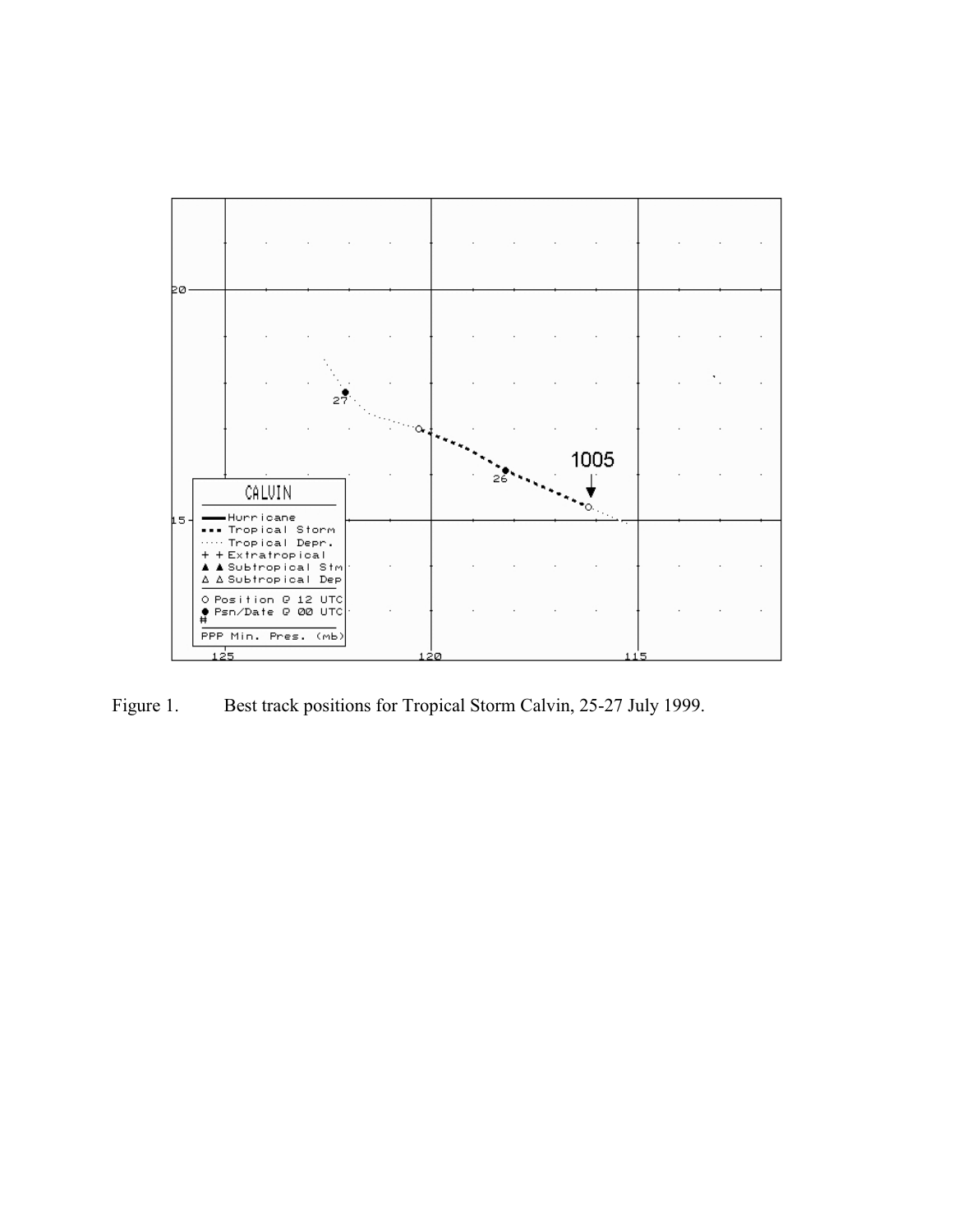

Figure 2. Best track maximum sustained wind speed curve for Tropical Storm Calvin.